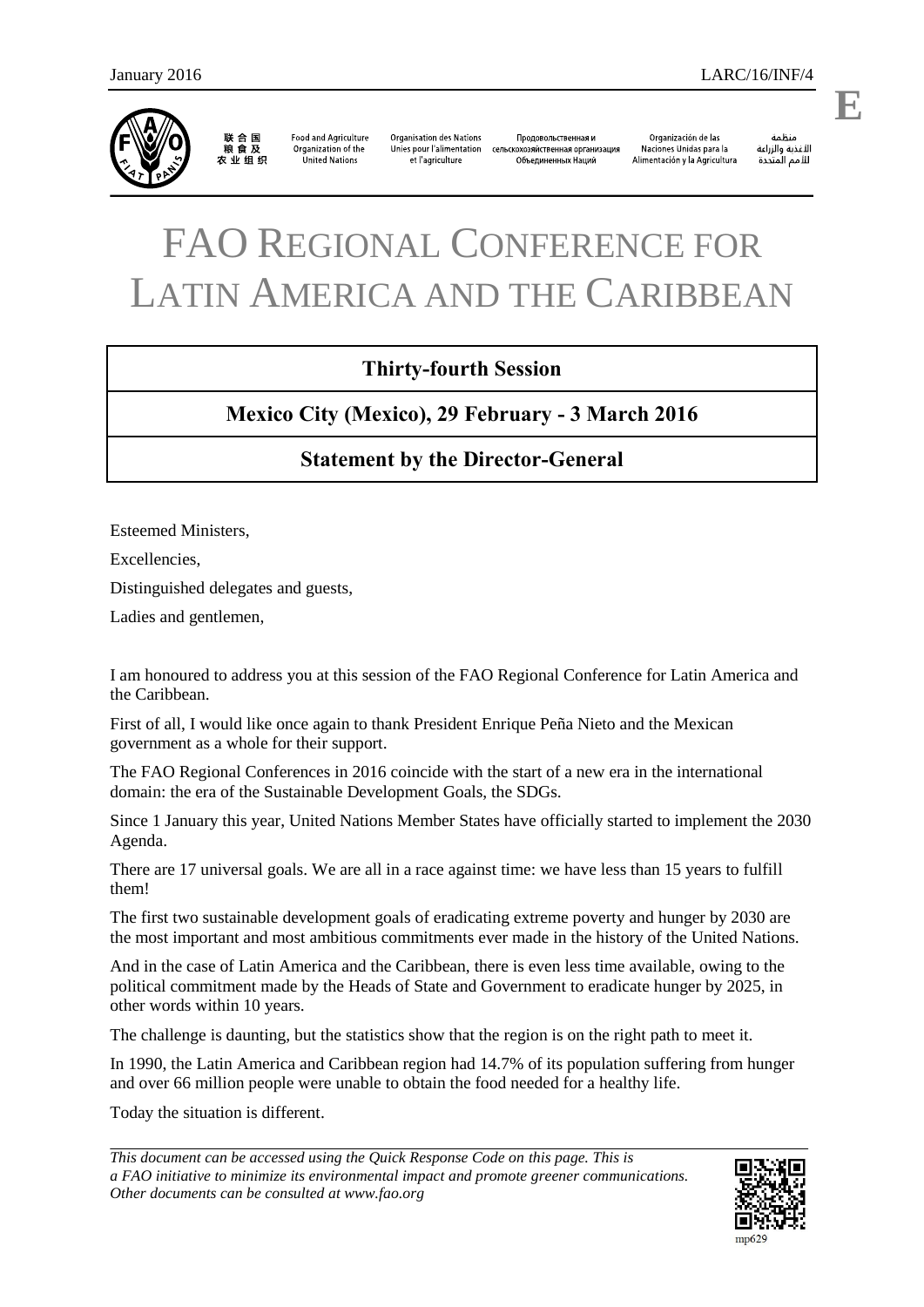The proportion of people suffering from hunger has fallen to 5%, and the absolute number has dropped to 34 million, even though the population has grown by about 130 million people since 1990.

Latin America and the Caribbean is the only region on the planet to have achieved the hunger reduction targets of both the Millennium Development Goals and the World Food Summit.

Apart from reflecting political commitment at the highest level, those numbers are the result of progress made in implementing more inclusive social, economic and productive policies.

The countries have also taken major steps to strengthen institutions, legal frameworks and the governance systems needed to promote food security.

We now need to continue moving towards the target of the 2025 Hunger Free Latin America and the Caribbean Initiative and the SDGs.

FAO will continue to provide resolute support to the region's countries in overcoming those challenges.

Our Organization's Strategic Objectives are related to at least 14 of the 17 sustainable development goals.

I want to take this opportunity to affirm FAO's commitment to do its utmost to collaborate with all member countries in implementing the SDGs.

We know that we cannot do everything, particularly considering that the 17 goals are broken down into some 130 indicators and 169 different targets. And they are all very important, aside from being related to each other.

So, each country will have to choose its priorities; and FAO will provide support, above all in fulfilling the first two SDGs, which relate to the eradication of poverty and hunger, and also SDG 13 which concerns climate change, since this has a major impact on food security.

That does not mean that we will not help countries to conserve their forests, or put their fisheries on a sustainable footing. The pursuit of sustainable agriculture is at the heart of the FAO mandate, so we will continue doing everything possible to support them, within the limits of our human and financial resources. But I can tell you now that it will be impossible to do everything necessary unless the countries define their priorities.

We can also collaborate on statistics, because it is essential to establish the baselines from which each country sets out, to facilitate later monitoring work. This is a very useful and practical type of support that we can offer.

Ladies and gentlemen,

I would like to highlight the three areas in which we believe FAO should focus its efforts in the coming two years.

The first is the need to keep the fight against hunger and malnutrition as the main priority.

In that connection, we need to focus more on the countries with higher rates of undernourishment.

In South America the prevalence of undernourishment is below 5%, and in Central America hunger affects 6.6% of the population; but in the Caribbean the proportion rises to nearly 20%. Moreover, in each subregion, most of the hungry are concentrated in just a few countries.

A similar situation exists in the case of chronic child malnutrition, the rate of which fell by 12.9 points in the last 25 years, but is still over 20% in several countries of the region.

In addition to these problems, we are seeing a rapid increase in excess weight and obesity, which already affects 7.1% of the region's under-fives and 22% of its adults. This is particularly worrying in the case of women, whose average obesity rate is 29%, compared to 18% in the case of men. This means that in Latin America and the Caribbean nearly one in every three women and one in five men are obese.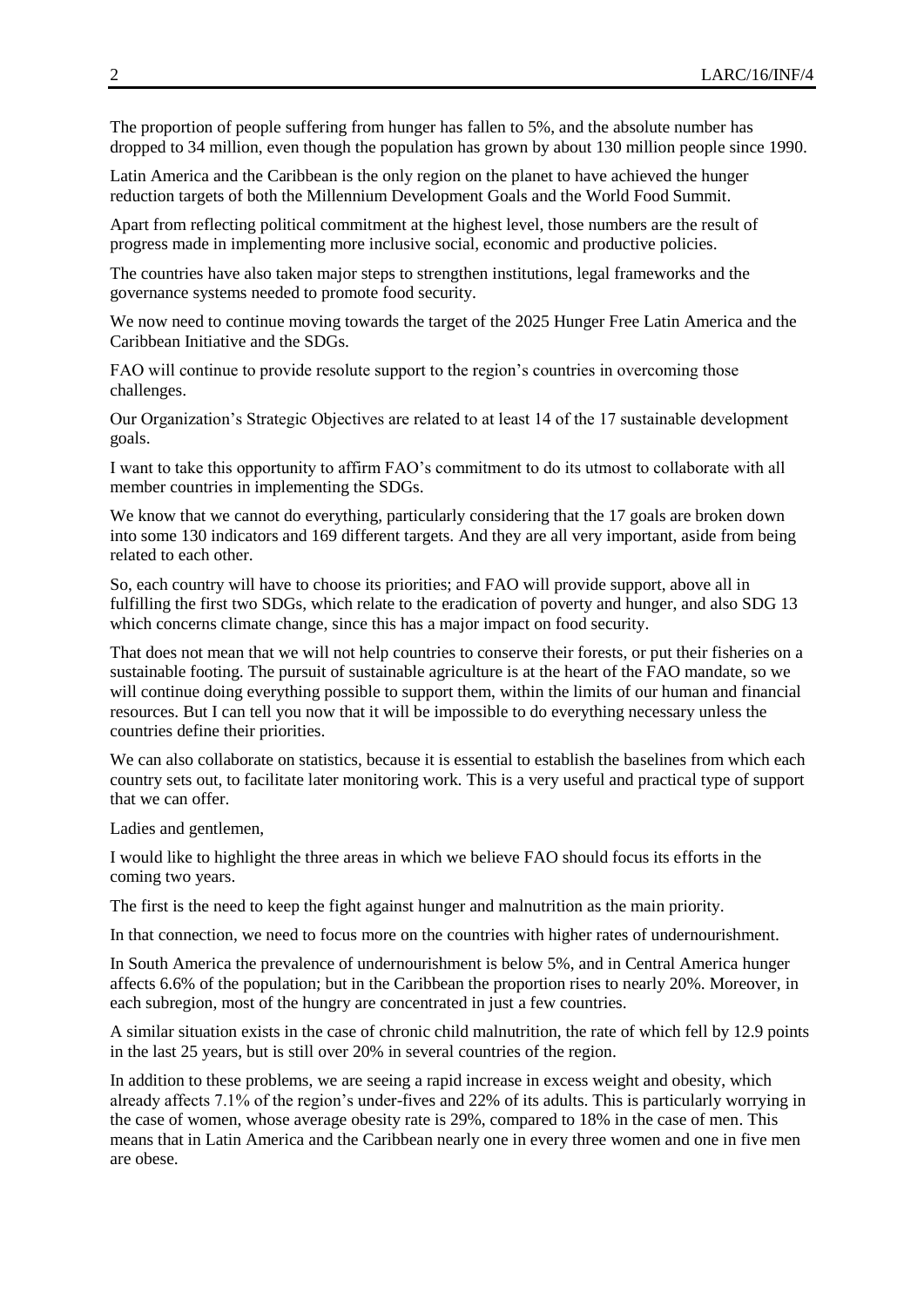We must therefore continue our efforts to generate a virtuous circle that connects sustainable agriculture with better nutrition.

A good example involves forging links between school meals, nutritional education and family farming, as is being done in several of the region's countries.

We need to revive indigenous products and access to quality food that makes it possible to address the two faces of malnutrition — nutritional deficit and excess.

Distinguished guests:

The second priority issue concerns the integrated strengthening of family farming and the development of more efficient agrifood systems.

The idea is to articulate agricultural development policies with policies on social protection, to contribute to rural poverty reduction and underpin sustainable rural development.

The close links that exist between rural poverty and food insecurity in Latin America and the Caribbean require a new approach to socioeconomic and environmental development.

The third and last priority issue for the next two years should be the sustainable use of natural resources, disaster risk management and climate change adaptation.

The recent Paris Agreement represents a milestone. It can be used to frame the actions the region needs to take to build livelihood resilience to the impacts of climate change.

Given the increasing frequency, intensity and complexity of natural disasters, which are intensified by climate change, disaster risk management needs to be addressed on a comprehensive basis.

The region's agriculture sector alone lost US\$11 billion in 10 years as a result of natural disasters between 2003 and 2013. It is worth noting that one third of the region's population lives in zones with a high risk of natural disasters.

Rural dwellers are hurt the worst, because their lives are heavily dependent on the climate and they have very low resilience to cope with and recover from natural disasters.

To meet these huge challenges, FAO proposes creating a new regional initiative. The main objectives will be to promote the sustainable management of natural resources, livelihood adaptation to climate change, and integrated actions of disaster risk prevention, mitigation, readiness and response.

Ladies and gentlemen,

Another very important point on the Conference agenda is the Review of the Decentralized Offices Network.

FAO is working to update the coverage of its Offices, with the aim of making them more effective and thus be better placed to support countries in implementing the 2030 Agenda.

The document on this topic sets out the general principles and criteria proposed for conducting that review process.

As you know, the issue has been discussed by the Governing Bodies in Rome. The inputs from the Regional Conferences will be added to the document presented at the most recent Session of Council in December, for decision at the next Session to be held on 30 May this year.

It is the first time that this issue has been addressed; and I want to draw your attention to it, not only from the country standpoint, but in terms of the need to improve FAO work in the region.

Esteemed friends,

I would like to close by stressing the importance of sustainable development, so that we can live in a safer, fairer, and more peaceful world.

In fact, sustainable development and peace are interdependent. There is neither sustainable development without peace; nor peace without sustainable development. This is acknowledged in the preamble to the 2030 Agenda.